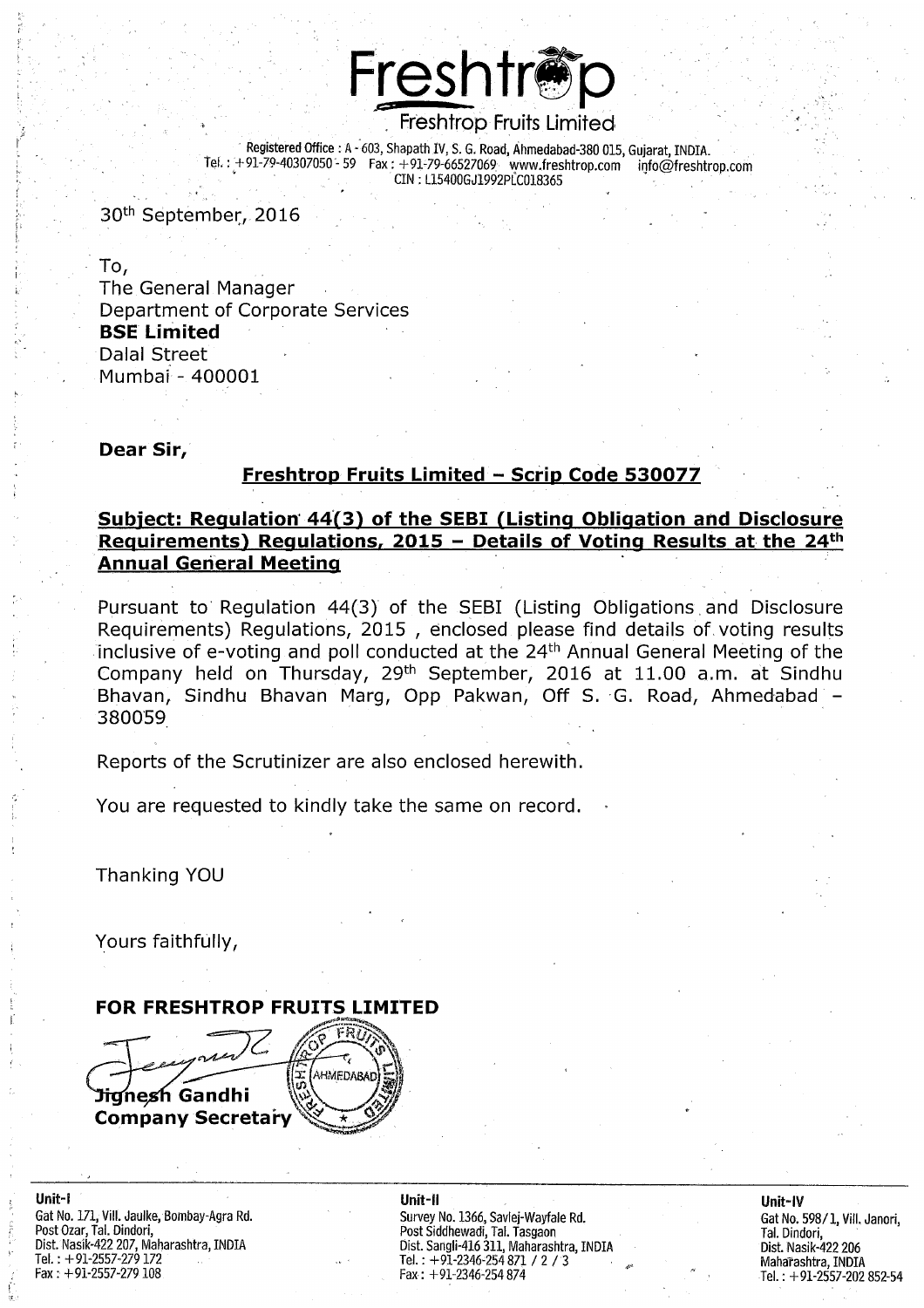ESH

Company Secretary upueo useupin جملمة

For, Freshtrop Fruits Limited

**RESOLUTION NO.** Public dnoug  $\omega$ Total Institutions Public-Non Promoter Promoter Category agenda/resolution? Whether promoter/promoter Resolution required: (Ordinary / Special)  $\mathbf{N}$ Institutions No. of shareholders present in the meeting either in person or through proxy Total number of shareholders on record date No. of Shareholders attended the meeting through video conferencing pue E-Voting  $\frac{1}{2}$ E-Voting Mode of Voting E-Voting Total poll Postal Ballot (If Applicable) **Lota** Postal Ballot (If Applicable) Postal Ballot (If Applicable) Total  $\overline{P}$ Public Promoters and Promoter Group Promoters and Promoter Group **Public** dnoug are interested held No. of shares 1,21,45,000 52,18,324 69,26,676 52,18,324 69,26,676  $\widehat{\Xi}$  $\overline{5}$ the  $\sum_{i=1}^{n}$ δ polled: ORDINARY - Adoption of audited financial statements together with reports of Board of Directors and Auditor's Report for the year ended on 31<sup>st</sup> March, 2016 Agenda-wise disclosure  $\frac{1}{2}$ 69,26,676 69,26,676 73,01,264  $\overline{c}$  $\frac{3,74,588}{2}$  $2,94,601$ 79,987 votes  $\circ$  $\circ$  $\circ$ ò  $\mathsf{g}$ % of votes Polled spares  $(3) = \frac{[(2)/(1)]^* 100}{2}$ outstanding 100.00 100.00 60.11  $\frac{0.00}{\pi}$ 0.00  $\overline{\ddot{\text{ss}}}$  $\overline{5.65}$  $\frac{1.53}{2}$  $\overline{60}$  $\frac{7.18}{ }$ - In Favour No. of Votes 69,26,676 69,26,676 73,01,258  $\frac{3,74,582}{2}$ 2,94,601 79,981 E  $\circ$  $\epsilon$  $\circ$  $\circ$ Votes No. against  $\widehat{\mathbf{G}}$  $\overline{a}$  $\sigma$  $\circ$ **ာ**  $\circ$  $\circ$  $\circ$  $\circ$  $\circ$  $\sigma$  $\ddot{\circ}$ palled favour  $\aleph$  $(6) = [(4)/(2)]^{*}100$  $\frac{1}{2}$ 5809  $\sigma$ Not arranged ِس<br>س on votes Votes in 100.00 66'66 66.66 66'66  $0.000$ 0.00 ခြ  $0.00$  $0.00$  $0.00$ on votes polled  $(7) = \frac{[(5)/(2)]}{4} \cdot 100$ % of Votes against  $0.00$  $\overline{60}$  $0.00$  $\frac{1}{8}$  $\overline{0.00}$ 0.00  $\overline{0.00}$  $\overline{18}$  $\overline{\overset{0}{8}}$  $\frac{1}{8}$ 

<u> Details of Voting Results – 24<sup>th</sup> Annual General Meeting held on 29<sup>th</sup> September, 2016</u>

29<sup>th</sup> September, 2016

Date of the AGM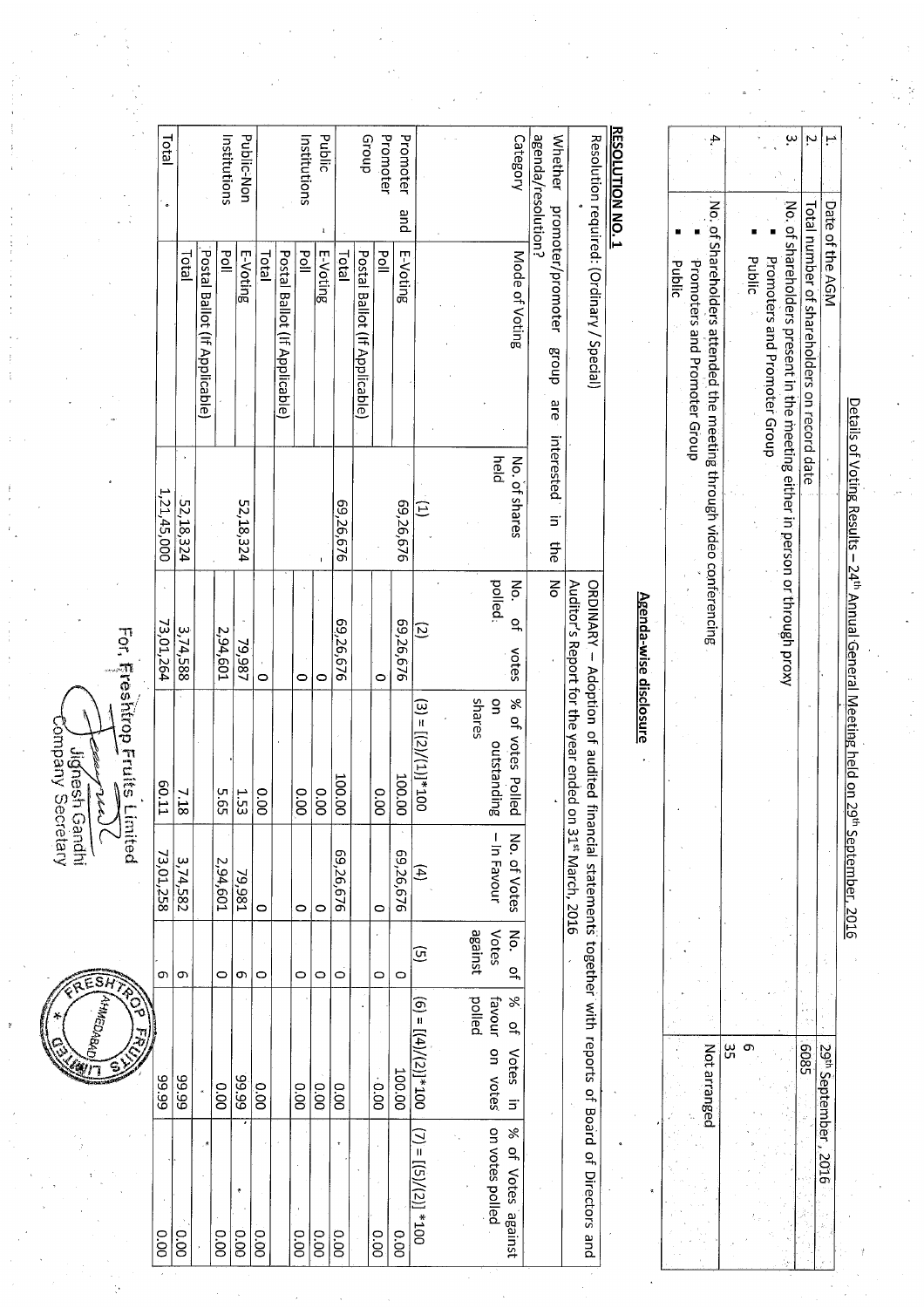|                               | Resolution required: (Ordinary / Special) |                        |                         | ORDINARY - Declaration of dividend |                   |                  |                                     |                                                                                                                                                                                  |
|-------------------------------|-------------------------------------------|------------------------|-------------------------|------------------------------------|-------------------|------------------|-------------------------------------|----------------------------------------------------------------------------------------------------------------------------------------------------------------------------------|
|                               |                                           |                        | financial year 2015-16. |                                    |                   |                  |                                     | @ 10% (₹1.00) per share on the face value of ₹10 each for the                                                                                                                    |
| agenda/resolution?<br>Whether | promoter/promoter<br>dno.18<br>are        | interested · in<br>the | Ιś                      |                                    |                   |                  |                                     | ę.                                                                                                                                                                               |
| Category                      | Mode of Voting                            | No. of shares          | No.<br>우<br>votes       | % of votes Polled                  | No. of Votes      | No.<br>윽         | X<br>$\tilde{\sigma}$<br>Votes , in | % of Votes against                                                                                                                                                               |
|                               |                                           | held                   | palled                  | shares<br>g<br>outstanding         | -In Favour        | against<br>Votes | polled<br>favour on votes           | on votes polled                                                                                                                                                                  |
|                               |                                           |                        |                         |                                    |                   |                  |                                     |                                                                                                                                                                                  |
|                               |                                           | $\widehat{\Xi}$        | $\overline{6}$          | $(3) = (2)/(11)/(11)$              | $\left( 4\right)$ | ⊙                |                                     | $(6) = \frac{1}{4} \left( \frac{4}{\sqrt{2}} \right) = \frac{1}{2} \left( \frac{7}{2} \right) = \frac{1}{2} \left( \frac{5}{2} \right) = \frac{1}{2} \left( \frac{2}{2} \right)$ |
| Promoter<br>pue               | E-Voting                                  | 69,26,676              | 69,26,676               | 100.00                             | 69,26,676         | 0                | 100.00                              | 0.00                                                                                                                                                                             |
| Promoter                      | $\overline{\mathsf{S}}$                   |                        | 0                       | 00.0                               | O                 | 0                | 0.00                                | 0.00                                                                                                                                                                             |
| dnoug                         | Postal Ballot (If Applicable)             |                        |                         |                                    |                   |                  |                                     |                                                                                                                                                                                  |
|                               | Total                                     | 69,26,676              | 69,26,676               | 100.00                             | 69,26,676         | 0                | 0.00                                | 0.00                                                                                                                                                                             |
| <b>Public</b>                 | E-Voting                                  | Ţ                      | 0                       | 0.00                               | $\circ$           | 0                | 0.00                                | 0.00                                                                                                                                                                             |
| Institutions                  | $\frac{1}{2}$                             |                        | 0                       | 0.00                               | $\circ$           | 0                | 0.00                                | 00.0                                                                                                                                                                             |
|                               | Postal Ballot (If Applicable)             |                        |                         |                                    |                   |                  |                                     |                                                                                                                                                                                  |
|                               | Total                                     |                        | $\circ$                 | 0.00                               | $\circ$           | 0                | 00.0                                | 0.00                                                                                                                                                                             |
| Public-Non                    | E-Voting                                  | 52,18,324              | 79,987                  | 1.53                               | 79,981            | Ö                | 66'66                               | 00.0                                                                                                                                                                             |
| Institutions                  | $\frac{1}{2}$                             |                        | 2,94,601                | 595                                | 2,94,601          | $\circ$          | 00.0                                | 0.00                                                                                                                                                                             |
|                               | Postal Ballot (If Applicable)             |                        |                         |                                    |                   |                  |                                     |                                                                                                                                                                                  |
|                               | <b>Total</b>                              | 52,18,324              | 3,74,588                | 7.18                               | 3,74,582          | 9                | 66.66                               | 0.00                                                                                                                                                                             |
| <b>Idd</b>                    |                                           | 1,21,45,000            | 73,01,264               | ED.11                              | 73,01,258         | თ                | 66:66                               | 0.00                                                                                                                                                                             |
|                               |                                           |                        |                         |                                    |                   | LCP              | Z                                   | Ÿ                                                                                                                                                                                |

ESA **AHMEDABA** 

For, Freshtrop Fruits Limited ~ J Jignesh Gandhi<br>"Company Secretary eeghild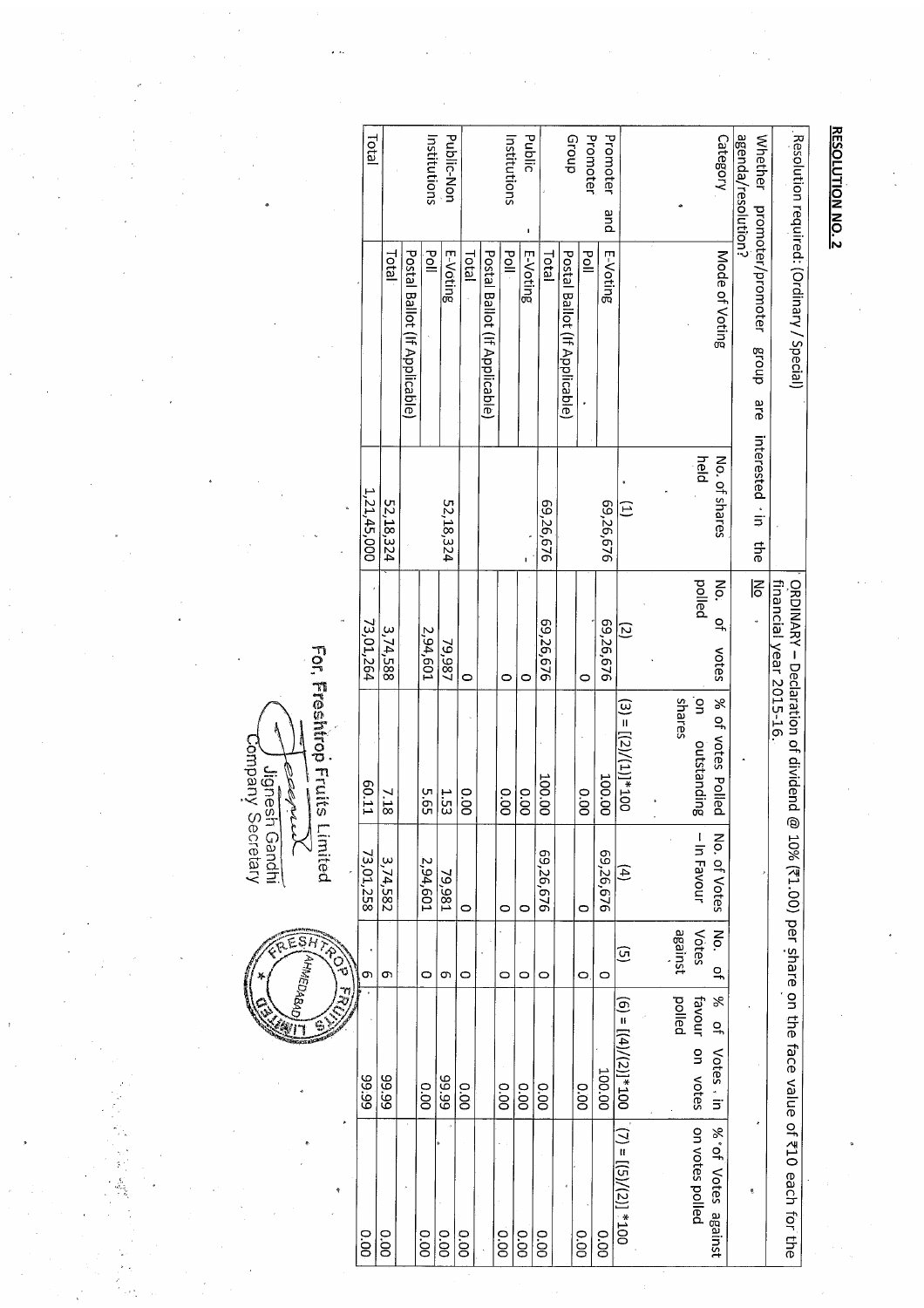|                                      | <b>Total</b>   |              |                                | Institutions  | Public-Non |             |                               | Institutions | public   |              | Group                         | Promoter      | Promoter<br>pue |                                                                                   |         |                             | Category                      | agenda/resolution?<br><b>Whether</b> |                                                        |
|--------------------------------------|----------------|--------------|--------------------------------|---------------|------------|-------------|-------------------------------|--------------|----------|--------------|-------------------------------|---------------|-----------------|-----------------------------------------------------------------------------------|---------|-----------------------------|-------------------------------|--------------------------------------|--------------------------------------------------------|
|                                      |                | <b>Total</b> | Postal Ballot (If, Applicable) | $\frac{5}{6}$ | E-Voting   | <b>Tota</b> | Postal Ballot (If Applicable) | iod<br>Doll  | E-Voting | <b>Total</b> | Postal Ballot (If Applicable) | $\frac{1}{2}$ | E-Voting        |                                                                                   |         |                             | Mode of Voting                | promoter/promoter group are          | Resolution required: (Ordinary / Special)              |
|                                      | 1, 21, 45, 000 | 52,18,324    |                                |               | 52,18,324  |             |                               |              |          | 69,26,676    |                               |               | 69,26,676       | $\widehat{E}$                                                                     |         | held                        | No. of shares                 | interested<br>$\equiv$<br>₽          |                                                        |
|                                      | 63,86,018      | 3,74,588     |                                | 2,94,601      | 79,987     | 0           |                               | Q            | c        | 60,11,430    |                               | 0             | 60,11,430       | $\overline{c}$                                                                    |         | polled                      | ξ.<br>$\overline{a}$<br>votes | kes                                  |                                                        |
| <b>For. Freshirop Fruits Limited</b> | 52.58          | 7.18         |                                | 5.65          | 1.53       | 0.00        |                               | 00°          | 0.00     | 86.79        |                               | 0.00          | 86.79           | $(3) = \frac{1}{2} \left( \frac{2}{2} \right) / \left( \frac{1}{2} \right) = 100$ | sanares | $\mathbf{S}$<br>outstanding | % of votes Polled             |                                      | ORDINAY - Re-appointment of Nrs.                       |
|                                      | 63,86,012      | 3,74,582     |                                | 2,94,601      | 79,981     | $\circ$     |                               | $\circ$      | $\circ$  | 60,11,430    |                               | $\circ$       | 60,11,430       | $\mathcal{F}$                                                                     |         | -In Favour                  | No. of Votes                  |                                      |                                                        |
|                                      | თ              | 9            |                                | $\circ$       | Ō          | 0           |                               | $\circ$      | O        | O            |                               | $\circ$       | 0               | ⊙                                                                                 | against | Votes                       | No. of                        |                                      |                                                        |
| ENES                                 | 66'66          | 66'66        |                                | 00.0          | 66°66      | 0.00        |                               | 00.0         | 00.0     | 0.00         |                               | 00.0          | 100.00          | $(6) = [(4)/(2)]^{*}100$                                                          | polled  | favour on votes             | % of Votes in                 |                                      | Nanita Motiani (DIN: 00787809) who retires by rotation |
|                                      | 0.00           | 0.00         |                                | 0.00          | 00.0       | 00.0        |                               | 0.00         | 00.0     | 00.0         |                               | 00.0          | 0.00            | $(7) = [(5)/(2)] * 100$                                                           |         | on votes polled             | % of Votes against            |                                      |                                                        |

ROP I Hump DARK Ō

Jugnésh Gandhi<br>Company Secretary  $\rho^{\mu\nu}$ سمالمعتمم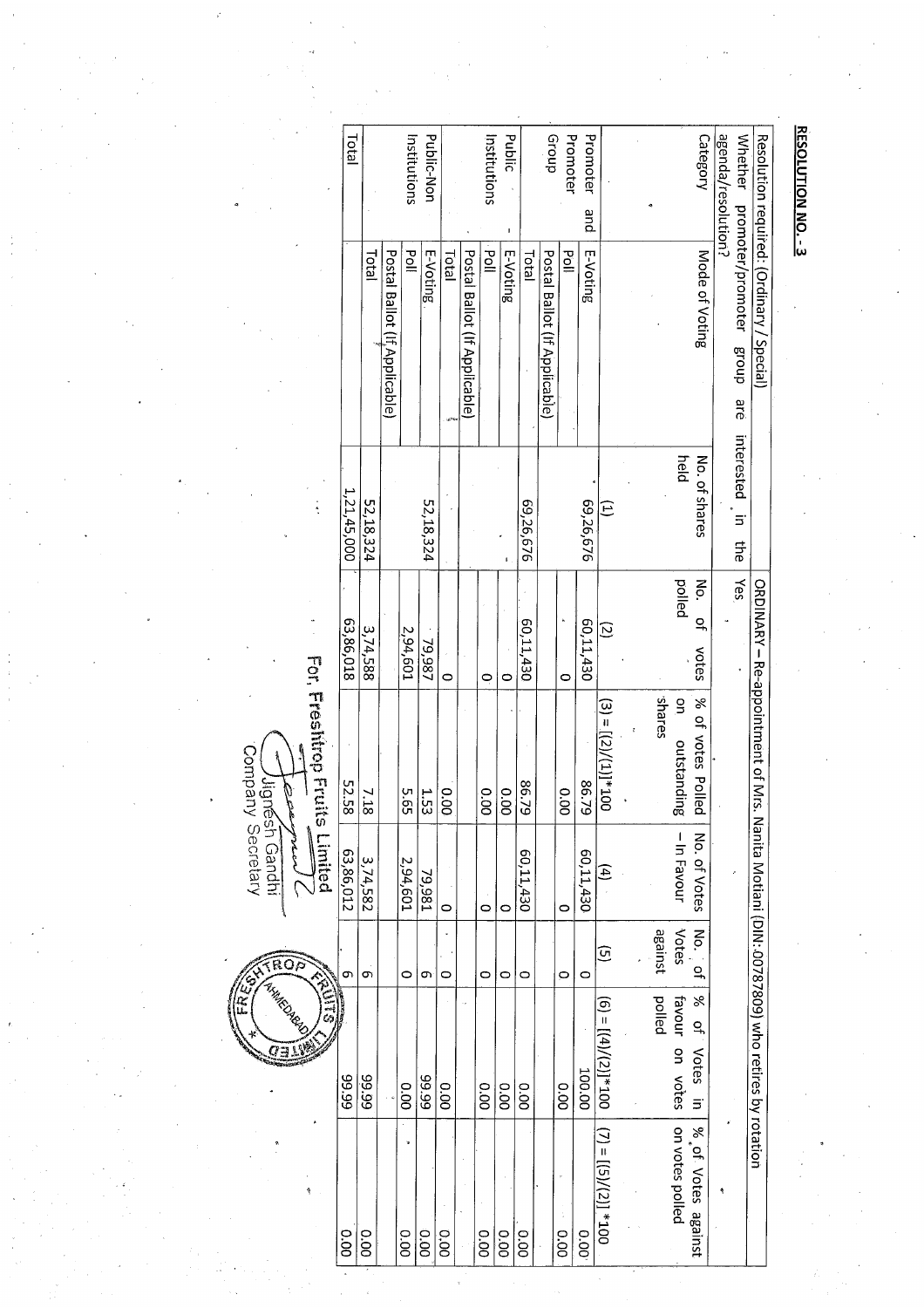| Category          | Mode of Voting                | held<br>No. of shares | pelled<br>Νó.<br>으,<br>votes | 9<br>% of votes Polled<br>outstanding | $-$ In Favour<br>No. of Votes | Votes<br>No.<br>q | $\aleph$<br>favour on votes<br>٩Ļ<br>Votes in | on votes polled<br>% of Votes<br>against |
|-------------------|-------------------------------|-----------------------|------------------------------|---------------------------------------|-------------------------------|-------------------|-----------------------------------------------|------------------------------------------|
|                   |                               |                       |                              | spares                                |                               | against           | polled                                        |                                          |
| Promoter<br>pue   | E-Voting                      | 69,26,676             | 69,26,676<br>$\overline{c}$  | $(3) = [(2)/(1)]^{*}100$<br>100.00    | 69,26,676<br>E                | ⊕<br>Ģ            | $[6] = [(4]/(2)]^{*}100$<br>100.00            | $(7) = (7)(27)(21) = 77$<br>O.OO         |
| Promoter          | $\frac{5}{6}$                 |                       | 0                            | 0.00                                  | $\circ$                       | 0                 | 0.00                                          | $\frac{0}{20}$                           |
| drou <sub>5</sub> | Postal Ballot (If Applicable) |                       |                              |                                       |                               |                   |                                               |                                          |
|                   | <b>Total</b>                  | 69,26,676             | 69,26,676                    | 100.00                                | 69,26,676                     | $\circ$           | O.OO                                          | 00.0                                     |
| <b>Public</b>     | E-Voting                      |                       | 0                            | 0.00                                  | ¢                             | 0                 | 00.0                                          | 0.00                                     |
| Institutions      | $\frac{5}{9}$                 |                       | 0                            | 0.00                                  | $\circ$                       | $\circ$           | 00.00                                         | 0.00                                     |
|                   | Postal Ballot (If Applicable) |                       |                              |                                       |                               |                   |                                               |                                          |
|                   | Total                         |                       | $\circ$                      | 0.00                                  | $\circ$                       | $\circ$           | o.oo                                          | 0.00                                     |
| Public-Non        | E-Voting                      | 52,18,324             | 79,987                       | 1.53                                  | 79,981                        | c                 | 66'66                                         | 0.00                                     |
| Institutions      | $\frac{1}{9}$                 |                       | 2,94,601                     | 5.65                                  | 2,94,601                      | O                 | 00.0                                          | 0.00                                     |
|                   | Postal Ballot (If Applicable) |                       |                              |                                       |                               |                   |                                               |                                          |
|                   | Total                         | 52,18,324             | 3,74,588                     | 7.18                                  | 3,74,582                      | Ó                 | 66.66                                         | <b>00.00</b>                             |
| <b>Lotal</b>      |                               | 1,21,45,000           | 73,01,264                    | ED.11                                 | 73,01,258                     | თ                 | 66'66                                         | 00.0                                     |

لكي بالعامون /<br>Company Secretary<br>Company Secretary eenpro

 $\sum_{i=1}^{n}$ 

**HTMEDABA**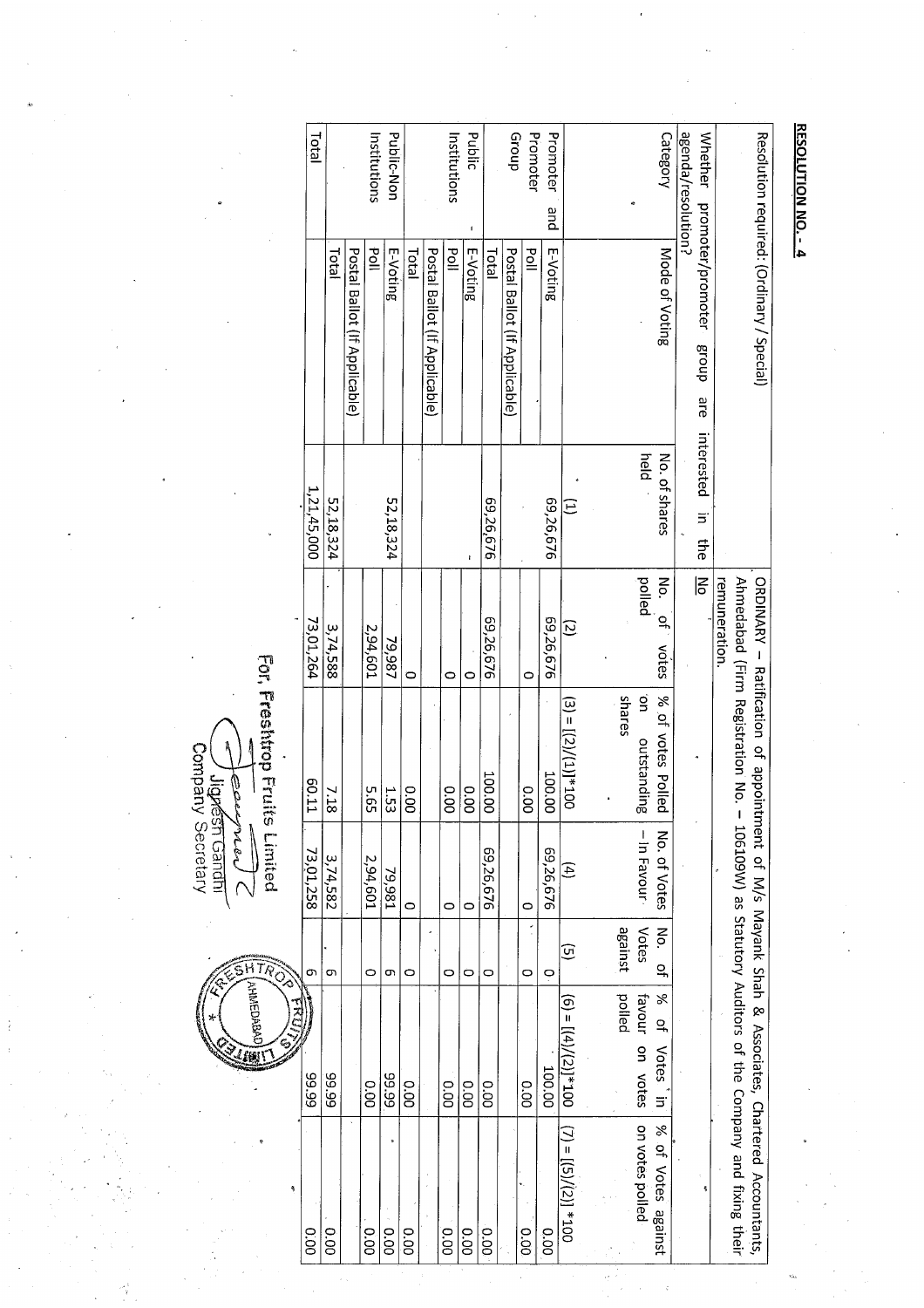| <b>Total</b> |           |                               | Institutions | Public-Non |         |                               | Institutions  | Public   |           | dno <sub>1</sub> 9            | Promoter | Promoter<br>pue |                          |                  |                              | Category                                      | agenda/resolution?<br><b>Whether</b> |                                  |                                                                                                           |  |
|--------------|-----------|-------------------------------|--------------|------------|---------|-------------------------------|---------------|----------|-----------|-------------------------------|----------|-----------------|--------------------------|------------------|------------------------------|-----------------------------------------------|--------------------------------------|----------------------------------|-----------------------------------------------------------------------------------------------------------|--|
|              | Total     | Postal Ballot (If Applicable) | pdl          | E-Voting   | Total   | Postal Ballot (If Applicabie) | $\frac{5}{6}$ | E-Voting | Total     | Postal Ballot (If Applicable) | Pol      | E-Voting        |                          |                  |                              | Mode of Voting                                | promoter/promoter<br>dnoug<br>are    |                                  | Resolution required: (Ordinary / Special)                                                                 |  |
| 1,21,45,000  | 52,18,324 |                               |              | 52,18;324  |         |                               |               |          | 69,26,676 |                               |          | 69,26,676       | Ε                        |                  | held                         | No. of shares                                 | interested<br>$\Xi$<br>다<br>아        |                                  |                                                                                                           |  |
| 56,85,141    | 3,74,588  |                               | 2,94,601     | 79,987     | ٥       |                               | $\bullet$     | 0        | 53,10,553 |                               | 0        | 53,10,553       | Ø                        |                  | polled                       | Νo.<br>$\overline{a}$<br>votes                | Yes                                  | of three years w.e.f. 01.08.2016 |                                                                                                           |  |
| 46.81        | 7.18      |                               | 59.9         | 1.53       | 0.00    |                               | 0.00          | 0.00     | 76.66     |                               | 0.00     | 76.66           | $(3) = [(2)/(1)]^{*}100$ | spares           | $\frac{1}{2}$<br>outstanding | % of votes Polled                             |                                      |                                  |                                                                                                           |  |
| 56,85,135    | 3,74,582  |                               | 2,94,601     | 79,981     | $\circ$ |                               | 0             | $\circ$  | 53,10,553 |                               | $\circ$  | 53,10,553       | $\widehat{A}$            |                  | $-$ In Favour                | No. of Votes                                  |                                      |                                  |                                                                                                           |  |
| თ            | თ         |                               | $\circ$      | თ          | 0       |                               | 0             | O        | O         |                               | O        | 0               | ତ୍ର                      | Votes<br>against |                              | No.<br>q                                      |                                      |                                  |                                                                                                           |  |
| 66'66        | 66'66     |                               | 0.00         | 66.66      | 0.00    |                               | 0.00          | 0.00     | 00.0      |                               | 0.00     | 100.00          | $[6] = [(4)/(2)]^{*}100$ | polled           | favour on votes              | X<br>$\frac{1}{2}$<br>Votes<br>$\overline{5}$ |                                      |                                  |                                                                                                           |  |
| 0.00         | 0.00      |                               | 0.00         | 0.00       | 0.00    |                               | 0.00          | 0.00     | 0.00      |                               | 00.00    | 0.00            | $001_* [(2)/(5)] = (L)$  |                  | on votes polled              | % of Votes against                            |                                      |                                  | SPECIAL – Re-appointment of Mr. Ashok Motiani (DIN: 00124470) as a Managing Director for a further period |  |

 $5H$ (О<del>ү</del>зүрэлүүү) Wr

**Carywal**<br>Monesh Gandhi<br>Company Secretary

For, Freshtrop Fruits Limited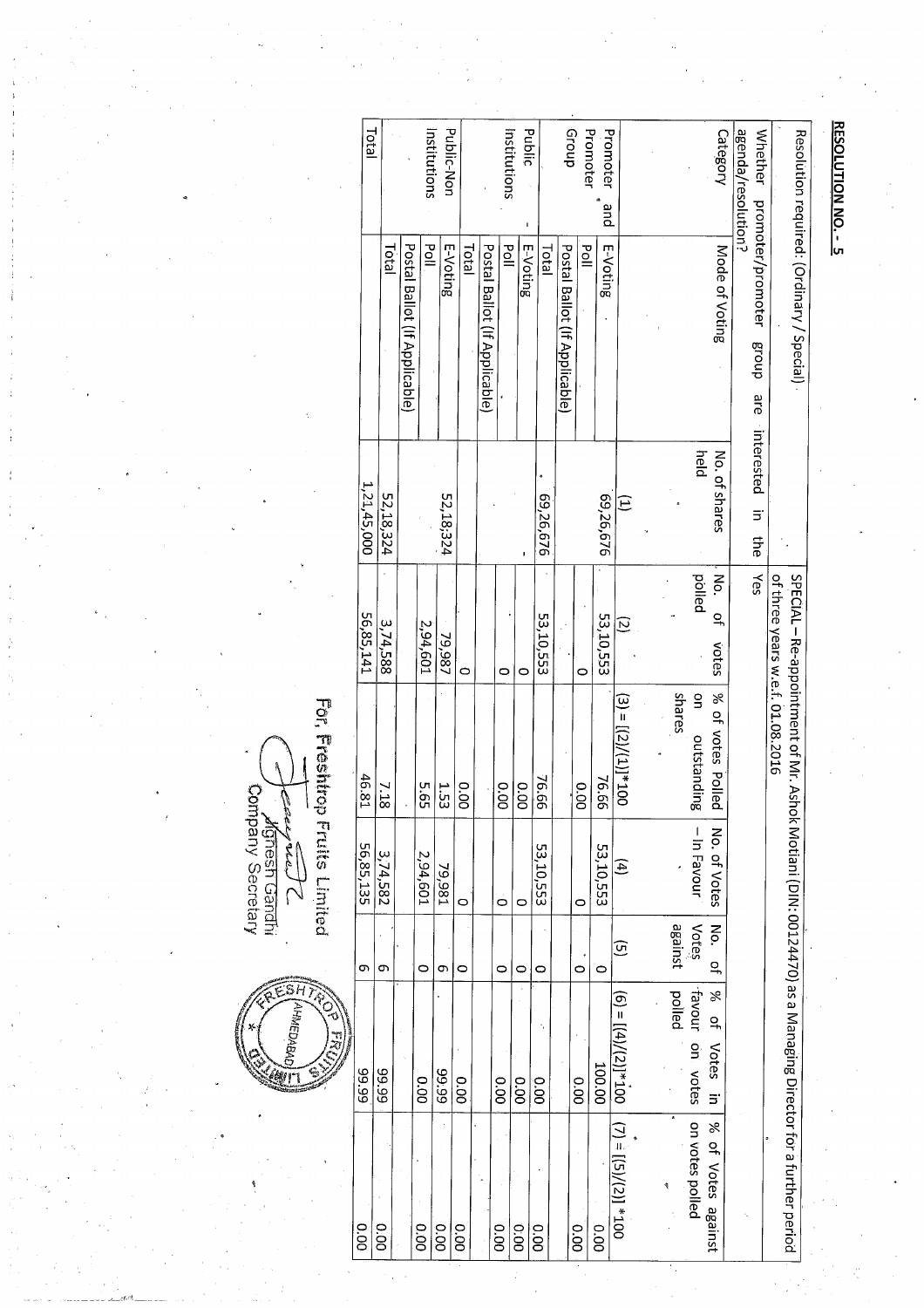|                    | Resolution required: (Ordinary / Special) |                             |                          | SPECIAL - Adoption of new set of Article of Association of the Company. |                |                         |                                                 |                                                                      |
|--------------------|-------------------------------------------|-----------------------------|--------------------------|-------------------------------------------------------------------------|----------------|-------------------------|-------------------------------------------------|----------------------------------------------------------------------|
| agenda/resolution? | Whether promoter/promoter group are       | interested<br>$\equiv$<br>₽ | ξ                        |                                                                         |                |                         |                                                 |                                                                      |
| Category           | Mode of Voting                            | No. of shares               | No.<br><u>ុ</u><br>votes | % of votes Polled                                                       | No. of Votes   | No.<br>$\frac{1}{2}$    | $\aleph$<br>q<br><b>Votes</b><br>$\overline{5}$ | % of Votes against                                                   |
|                    |                                           | held                        | polled                   | spares<br>$\frac{1}{2}$<br>outstanding                                  | - In Favour    | Votes<br>against        | polled<br>favour on votes                       | on votes polled                                                      |
|                    |                                           |                             |                          |                                                                         |                |                         |                                                 |                                                                      |
|                    |                                           | Ξ                           | $\overline{c}$           | $001*[(1)]/(7)] = (5)$                                                  | $\mathfrak{g}$ | $\widehat{\bm{\omega}}$ |                                                 | $(6) = \frac{[(4)]}{[(5)]} \times 100$ $(7) = [(5)]/(2)] \times 100$ |
| Promoter<br>pue    | E-Voting                                  | 69,26,676                   | 69,26,676                | 100.00                                                                  | 69,26,676      | c                       | 100.00                                          | 0.00                                                                 |
| Promoter           | 일                                         |                             | $\circ$                  | 0.00                                                                    | $\circ$        | ٥                       | 0.00                                            | 0.00                                                                 |
| dnou <sub>5</sub>  | Postal Ballot (If Applicable)             |                             |                          |                                                                         |                |                         |                                                 |                                                                      |
|                    | <b>Total</b>                              | 69,26,676                   | 69,26,676                | 00.001                                                                  | 69,26,676      | $\circ$                 | O.O                                             | 0.00                                                                 |
| Public             | E-Voting                                  |                             | 0                        | 0.00                                                                    | $\circ$        | 0                       | 00.0                                            | 0.00                                                                 |
| Institutions       | Poll                                      |                             | 0                        | 0.00                                                                    | 0              | $\circ$                 | 0.00                                            | 0.00                                                                 |
|                    | Postal Ballot (If Applicable)             |                             |                          |                                                                         |                |                         |                                                 |                                                                      |
|                    | <b>Total</b>                              |                             | $\circ$                  | 0.00                                                                    | $\circ$        | 0                       | 0.00                                            | O.OO                                                                 |
| Public-Non         | E-Voting                                  | 52,18,324                   | 79,987                   | 1.53                                                                    | 79,981         | Ō                       | 66'66                                           | 0.00                                                                 |
| Institutions       | $\frac{5}{10}$                            |                             | 2,94,601                 | 595                                                                     | 2,94,601       | $\circ$                 | 0.00                                            | 00.00                                                                |
|                    | Postal Ballot (If Applicable)             |                             |                          |                                                                         |                |                         |                                                 |                                                                      |
|                    | Total                                     | 52,18,324                   | 3,74,588                 | 7.18                                                                    | 3,74,582       | Ō                       | 66°66                                           | o.o                                                                  |
| <b>I</b> ctal      |                                           | 1,21,45,000                 | 73,01,264                | LT 09                                                                   | 73,01,258      | σ١                      | 66'66                                           | 0.00                                                                 |
|                    |                                           |                             |                          |                                                                         |                |                         | ホミン                                             |                                                                      |

HŦ

**AHAGDABA** 

For, Freshtrop Fruits Limited **Accepted**<br>Jignesh Gandhi<br>Company Secretary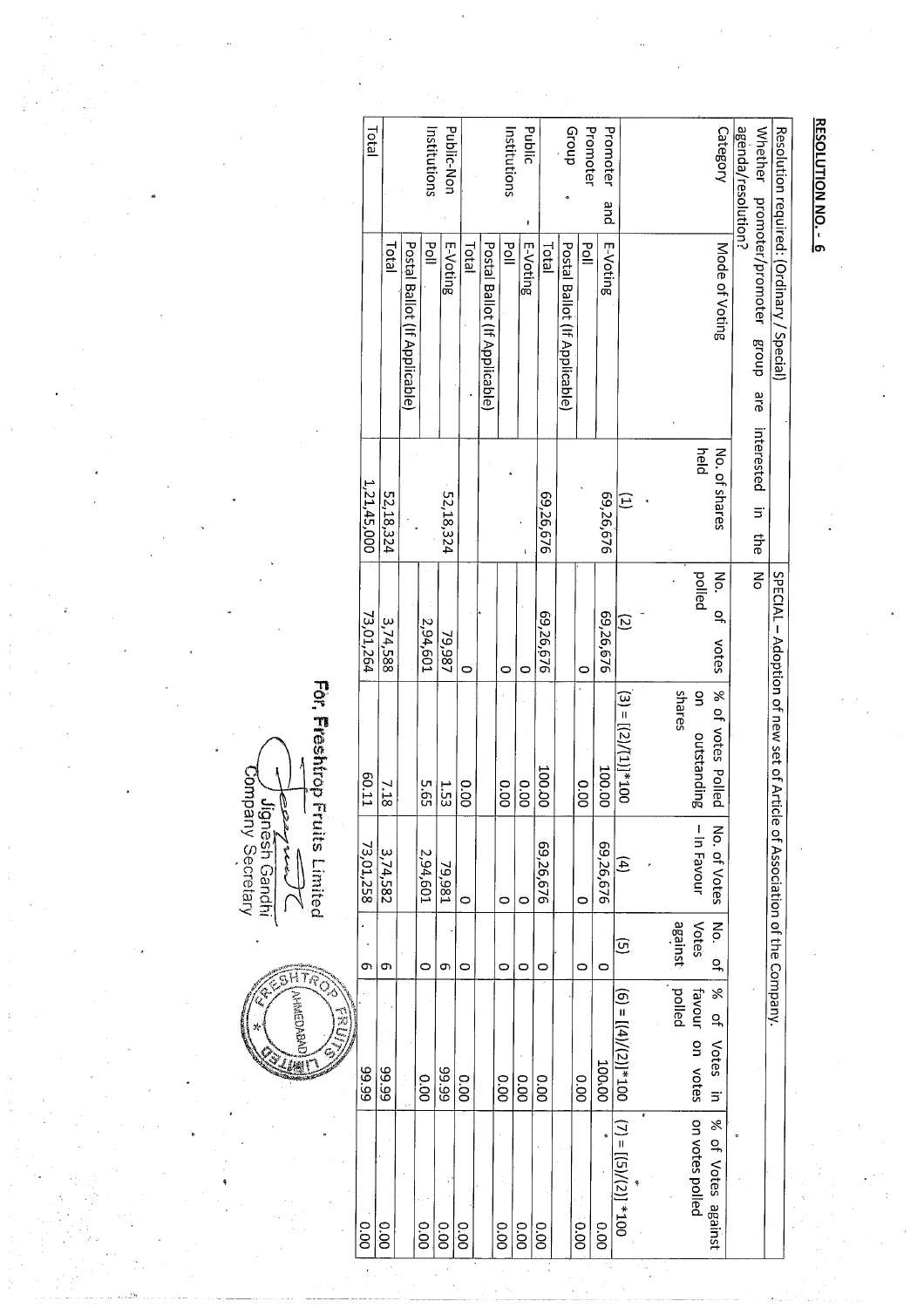R.S. Sharma & Associates

Company Secretaries

402, 'Panchdeep', Nr. Mayur Colony, Mithakhali Six Road, Navrangpura, Ahmedabad-380 009. Tele No.: (O) 26561301 (R) 26753786

### **Report of Scrutinizer**

Form No. MGT 13

[Pursuant to sections 108 & 109 of the companies Act, 2013 and rule 21(2) of the Companies (Management and Administration) Rules, 2014]

September 29, 2016

To. The Chairman of 24<sup>th</sup> Annual General Meeting Freshtrop Fruits Limited A-603, Shapath IV, Opp Karnavati Club, Ahmedabad-380015.

Dear Chairman,

Subject: Consolidated Scrutinizer's Report on Remote e-voting and Poll Process of 24<sup>th</sup> Annual General Meeting held on September 29, 2016

By resolution of the Board of Directors dated May 26, 2016 of the Company, I the undersigned have been appointed as the Scrutinizer to ensure that the process of remote e-Voting as prescribed under Section 108 of the Companies Act, 2013 ("Act") read with the Companies (Management and Administration) Rules, 2014 ("Rules") and Poll Process under section 109 of the Act, at the meeting are complied with in respect of the 24<sup>th</sup> Annual General Meeting of the Company held on September 29,2016 in accordance with the aforesaid rules.

It is the responsibility of the management of the Company to ensure that the compliance with the requirements of the Companies Act, 2013 and rules relating to the remote e-Voting and poll process at the meeting for the resolutions contained in the Notice of the 24<sup>th</sup> Annual General Meeting of the Company are made. My responsibility as a Scrutinizer for the remote e-Voting for the Annual General Meeting is restricted to make a Scrutinizer's Report of the votes cast "in favour" or "against" the resolutions as mentioned in the Notice of the 24<sup>th</sup> AGM., based on the report generated from the remote e-Voting system provided by the Central Depository Services (India) Limited, the authorized agency engaged by the Company to provide remote e-Voting facilities.

This report is being made to enable you to declare the result of the resolutions proposed to be passed at the aforesaid AGM of the Company.

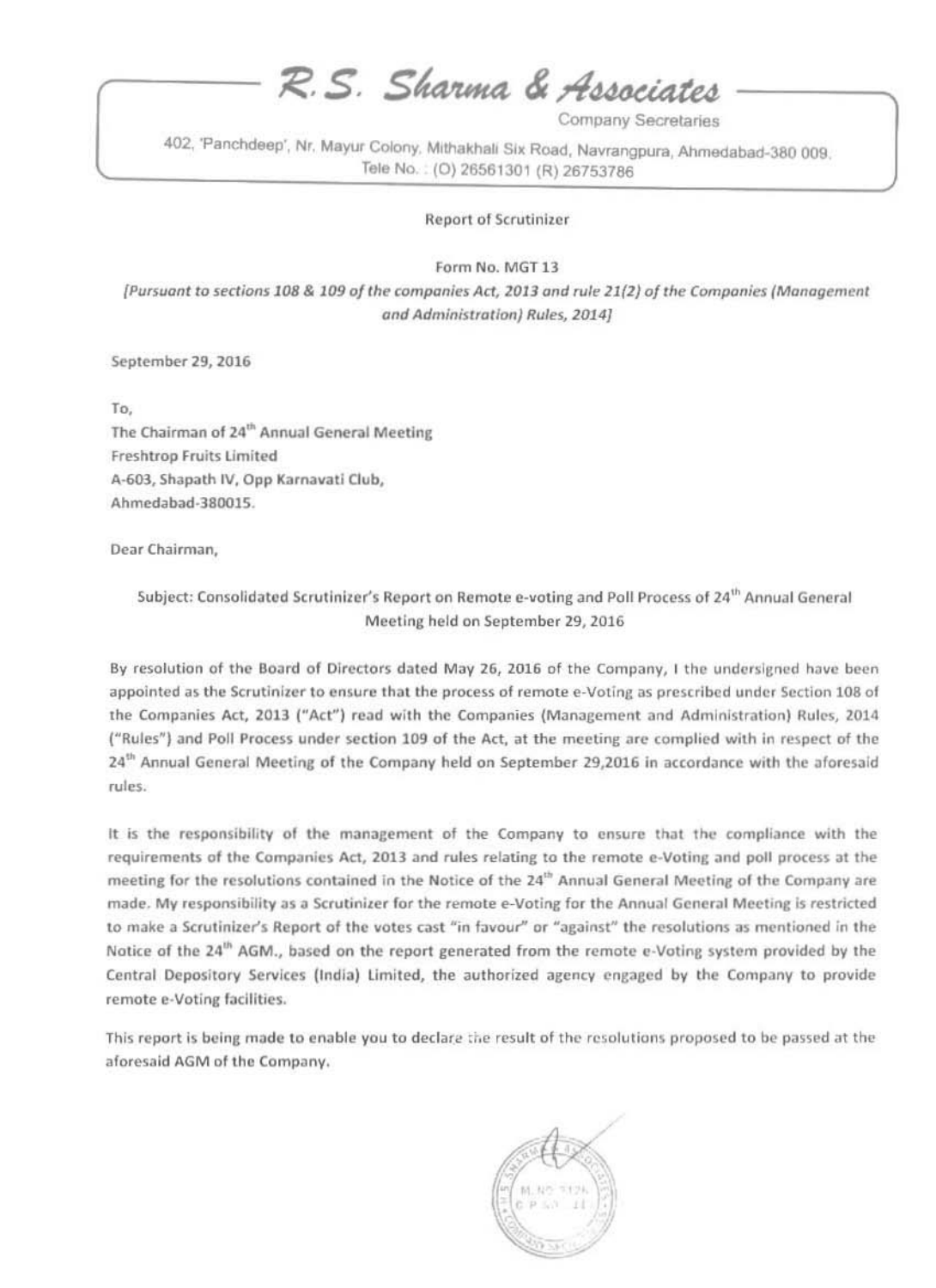- 1. The Company has entered into an arrangement with the Central Depository Services (India) Limited ("CDSL"), the authorized agency to provide remote e-voting facilities for the voting through the electronic means to all the members who were eligible to take part in the remote e-voting.
- 2. The cut-off date for the purpose of identification of the members who will be entitled to vote on the resolution placed for the approval for the shareholder was September 22, 2016.
- 3. As prescribed in the rule 20(3) of the Companies (Management and Administration) Rules, 2014 and mentioned in the Notice of 24<sup>th</sup> Annual General Meeting of the Company, the remote e-voting facilities was kept open for three days from September 26, 2016 (09.00 a.m.) to September 28, 2016 (05.00 p.m.).
- 4. At the end of the remote e-voting period on September 28, 2016 (05.00 p.m.) remote e-voting portal of service provider was blocked forthwith.
- 5. During the AGM after the time fixed for closing of the Poll by the Chairman, one Poll box kept for polling was locked in my presence.
- 6. After the AGM, the Poll box kept for voting was immediately opened by me in the presence of Mr. Jigar Trivedi and Mrs.MonaliMaheshwari.
- 7. There were 38 shareholders in total present at the meeting present in person or by proxies.
- 8. On Thursday, September 29, 2016 at 1.15 p.m. after counting vote cast at the meeting by Poll Papers and the votes cast through remote e-voting process were unblocked by me in the presence of Mr. Jayantibhai Vaishya and Mr. Jigar Trivedi
- 9. The Poll papers were reconciled with the record maintained by the Registrar and Share Transfer Agent and the authorities/ proxies lodged with the Company.
- 10. The Poll papers which were incomplete and /or which were found defective have been treated as invalid and kept separately.

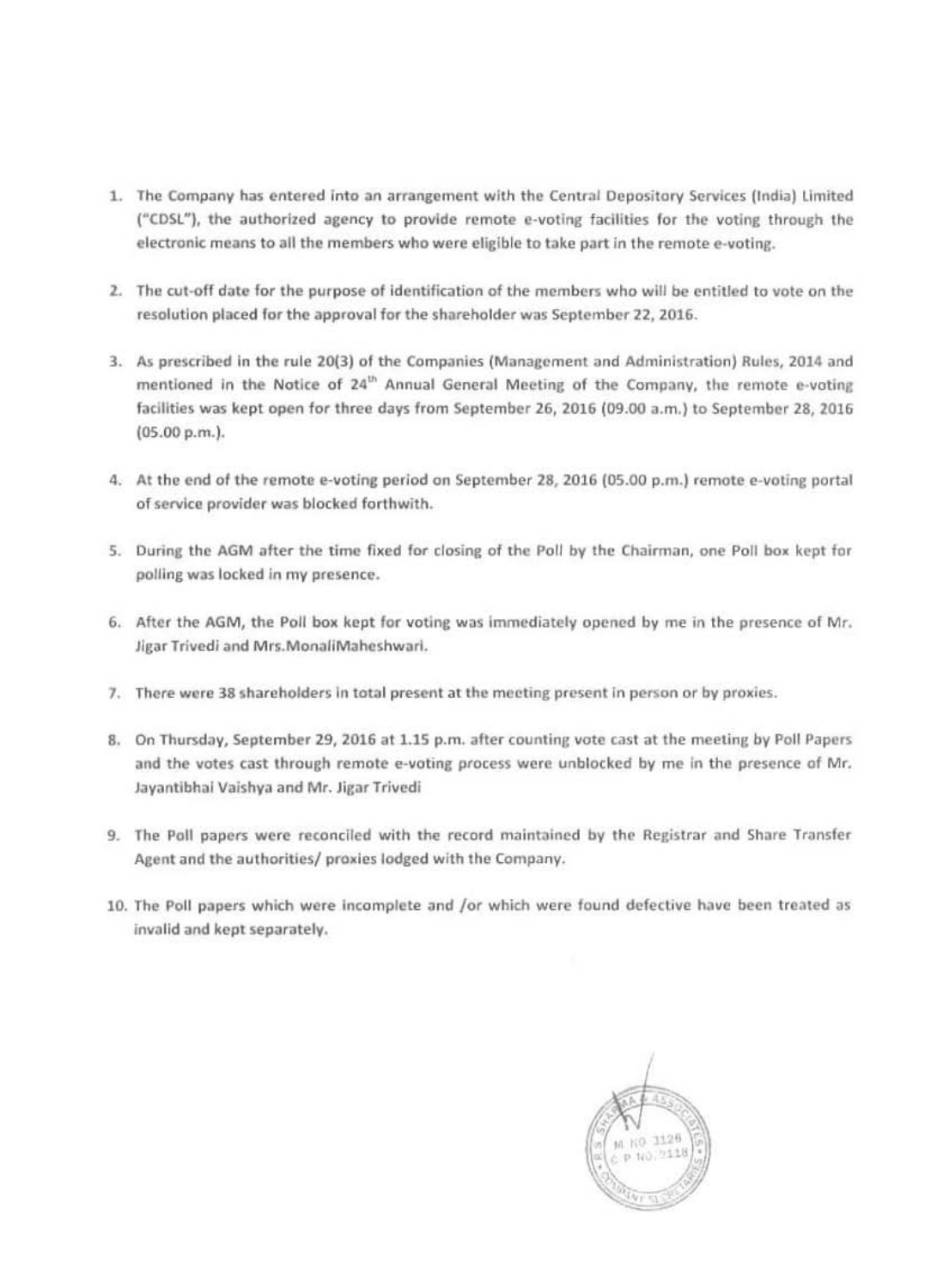# Consolidated Report on result of voting through electronic means and voting by Poll is as under: Resolution No. 1 (ORDINARY RESOLUTION)

### Adoption of Audited Accounts for the year ended on 31<sup>st</sup> March, 2016

#### Votes in favour of the resolution  $(i)$

| Number of members Voted | Number of votes<br>cast by them | % of total number of valid<br>votes cast |
|-------------------------|---------------------------------|------------------------------------------|
|                         | 7301258                         | 99.9999                                  |

#### $(ii)$ Voted against the resolution:

| Number of members Voted | Number of votes<br>cast by them | % of total number of valid<br>아버지는 아이가 아니 그는 사람이 없어요. 그 사람은 어머니는 어머니는 것 같아.<br>votes cast |
|-------------------------|---------------------------------|-------------------------------------------------------------------------------------------|
|                         |                                 | 1.000                                                                                     |

#### Invalid votes:  $(iii)$

| Number of members Voted | Total number of votes cast by them |
|-------------------------|------------------------------------|
|                         |                                    |

### **Resolution No. 2 (ORDINARY RESOLUTION)**

### Declaration of Final Dividend on Equity Shares

Votes in favour of the resolution  $(i)$ 

| Number of members Voted | Number of votes<br>cast by them | % of total number of valid<br>votes cast |
|-------------------------|---------------------------------|------------------------------------------|
|                         | 73,01,258                       | 99.9999                                  |

#### $(ii)$ Voted against the resolution:

| Number of members Voted | Number of votes<br>cast by them | S of total number of valid<br>votes cast |
|-------------------------|---------------------------------|------------------------------------------|
|                         |                                 | 0.0001                                   |

#### Invalid votes:  $(iii)$



 $\sim$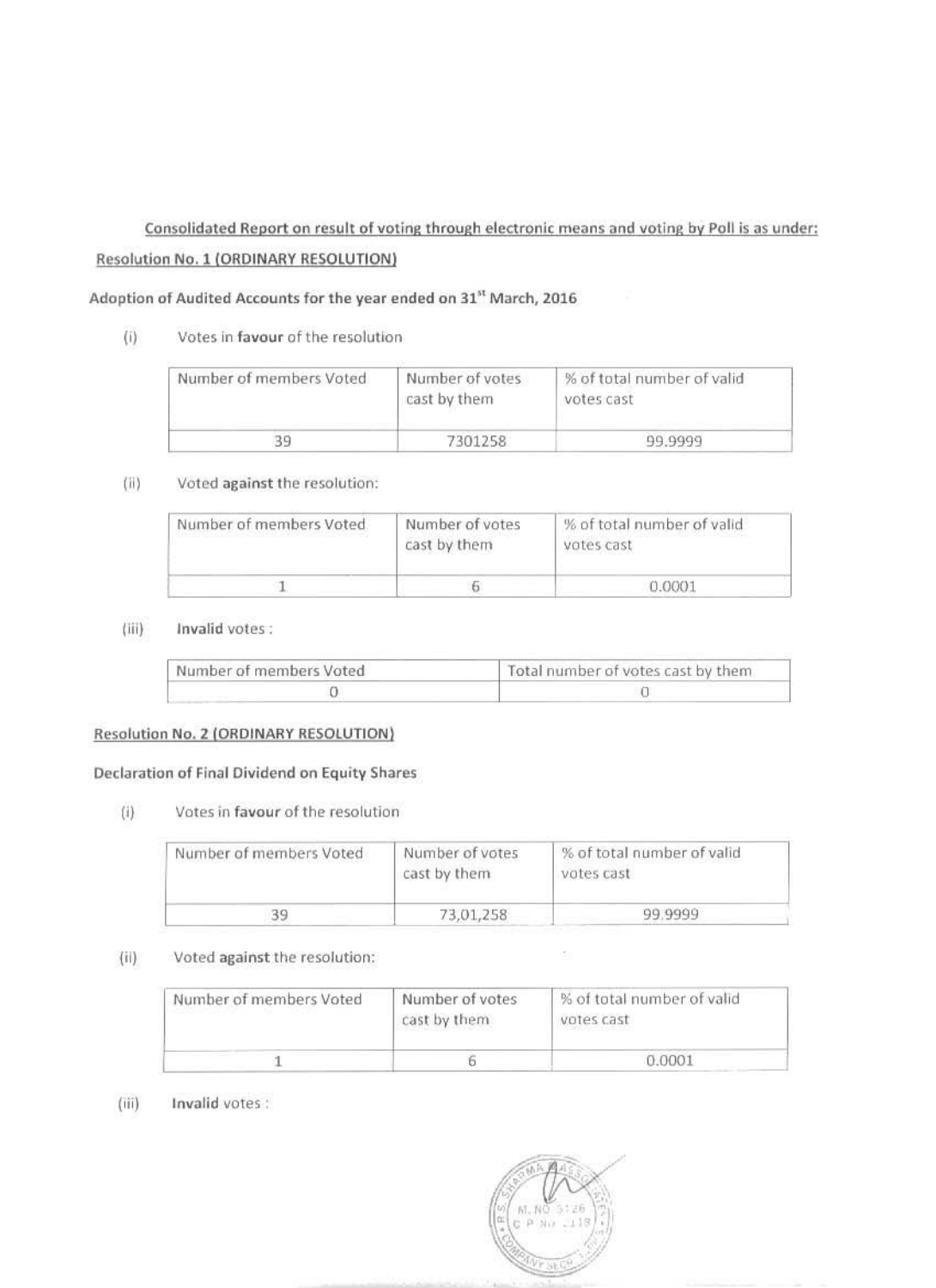| Number of members Voted | Total number of votes cast by them |
|-------------------------|------------------------------------|
|                         |                                    |

### **Resolution No. 3 (ORDINARY RESOLUTION)**

### Appointment of Mrs. Nanita Motiani as Director retiring by rotation

 $(i)$ Votes in favour of the resolution

| Number of members Voted | Number of votes<br>cast by them | % of total number of valid<br>votes cast |
|-------------------------|---------------------------------|------------------------------------------|
|                         | 63,86,012                       | 99.9999                                  |

#### $(ii)$ Voted against the resolution:

| Number of members Voted | Number of votes<br>cast by them | % of total number of valid<br>til senare og starte og starte starte og starte og starte og starte og starte og starte og starte og starte og<br>votes cast |
|-------------------------|---------------------------------|------------------------------------------------------------------------------------------------------------------------------------------------------------|
|                         |                                 | 0.0001                                                                                                                                                     |

#### $(iii)$ Invalid votes:

| Number of members Voted | Total number of votes cast by them |
|-------------------------|------------------------------------|
|                         |                                    |

Smt. Nanita Motiani being interested so her votes are not counted for this resolution.

### **Resolution No. 4 (ORDINARY RESOLUTION)**

Ratification of Appointment of M/s Mayank Shah & Associates, Chartered Accountants, As Statutory Auditors of the Company

Votes in favour of the resolution  $\langle 1 \rangle$ 

| Number of members Voted | Number of votes<br>cast by them | % of total number of valid<br>votes cast |
|-------------------------|---------------------------------|------------------------------------------|
|                         | 73.01.258                       | 99.9999                                  |

#### Voted against the resolution:  $(ii)$

| Number of members Voted | Number of votes | % of total number of valid |
|-------------------------|-----------------|----------------------------|
|                         | cast by them    | votes cast                 |

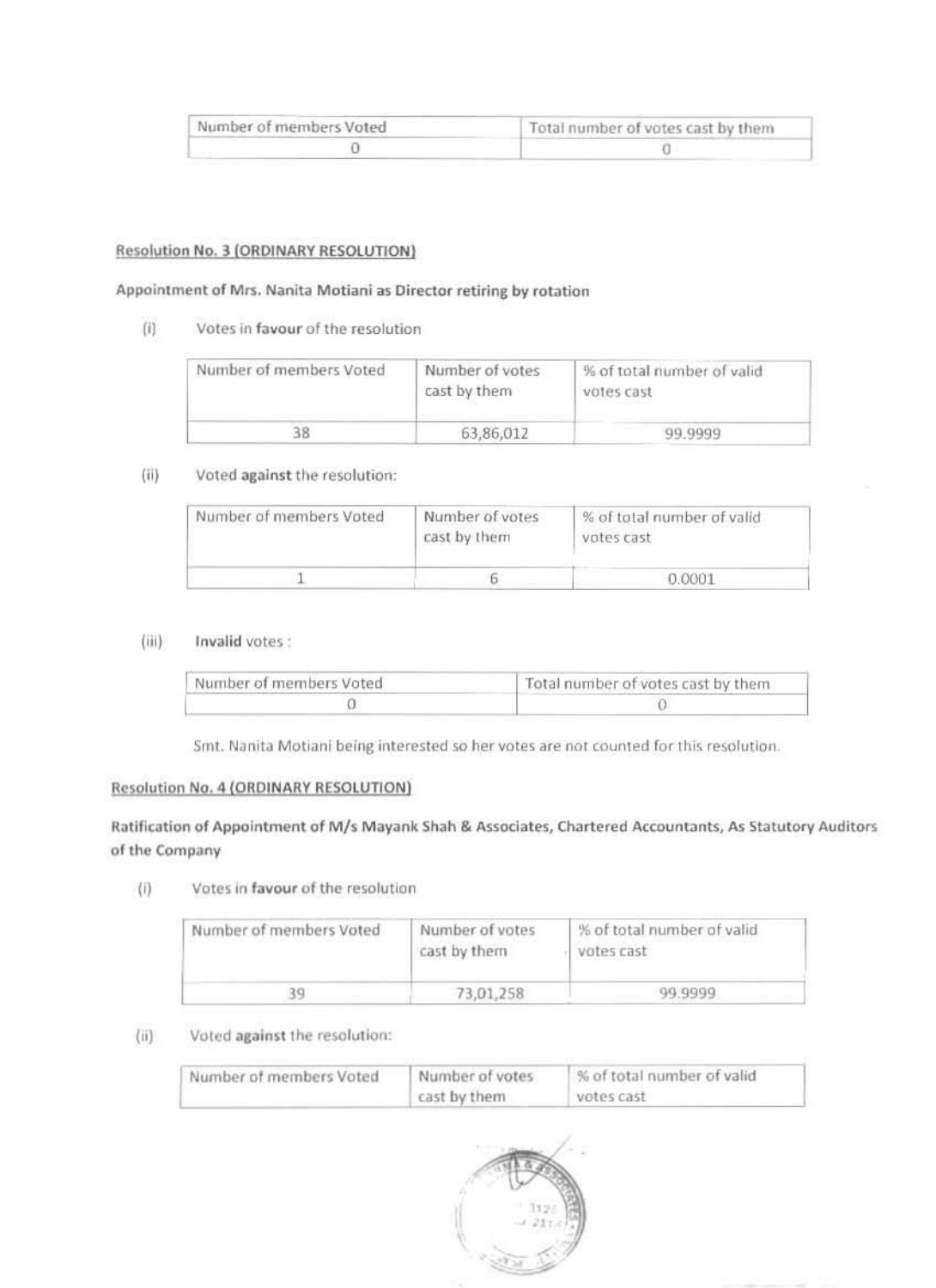|  | 0.0001 |
|--|--------|

 $(iii)$ Invalid votes :

| Number of members Voted | Total number of votes cast by them |
|-------------------------|------------------------------------|
|                         |                                    |

### Resolution No. 5 (SPACIAL RESOLUTION)

Re-appointment of Mr. Ashok Motiani (DIN: 00124470) as a Managing Director for a further period of three years w.e.f. 01.08.2016.

 $(i)$ Votes in favour of the resolution

| Number of members Voted | Number of votes<br>cast by them | % of total number of valid<br>votes cast |
|-------------------------|---------------------------------|------------------------------------------|
|                         | 56.85.135                       | 09.9999                                  |

Voted against the resolution:  $(ii)$ 

| Number of members Voted | Number of votes<br>cast by them | % of total number of valid<br>votes cast |
|-------------------------|---------------------------------|------------------------------------------|
|                         |                                 | 0.0001                                   |

 $(iii)$ Invalid votes:

| Number of members Voted | Total number of votes cast by them |
|-------------------------|------------------------------------|
|                         |                                    |

Shri Ashok Motiani being interested so his votes are not counted for this resolution.

### Resolution No. 6 (SPECIAL RESOLUTION)

### Adoption of new set of Article of Association of the Company (Special Resolution)

Votes in favour of the resolution  $(i)$ 

| Number of members Voted | Number of votes<br>cast by them | % of total number of valid<br>votes cast<br>and the control of the state of the |
|-------------------------|---------------------------------|---------------------------------------------------------------------------------|
|                         | 73,01,258                       | 99.9999                                                                         |

#### Voted against the resolution:  $(ii)$

| Number of members Voted | Number of votes | % of total number of valid |
|-------------------------|-----------------|----------------------------|
|                         |                 | M, N0, 2128.               |